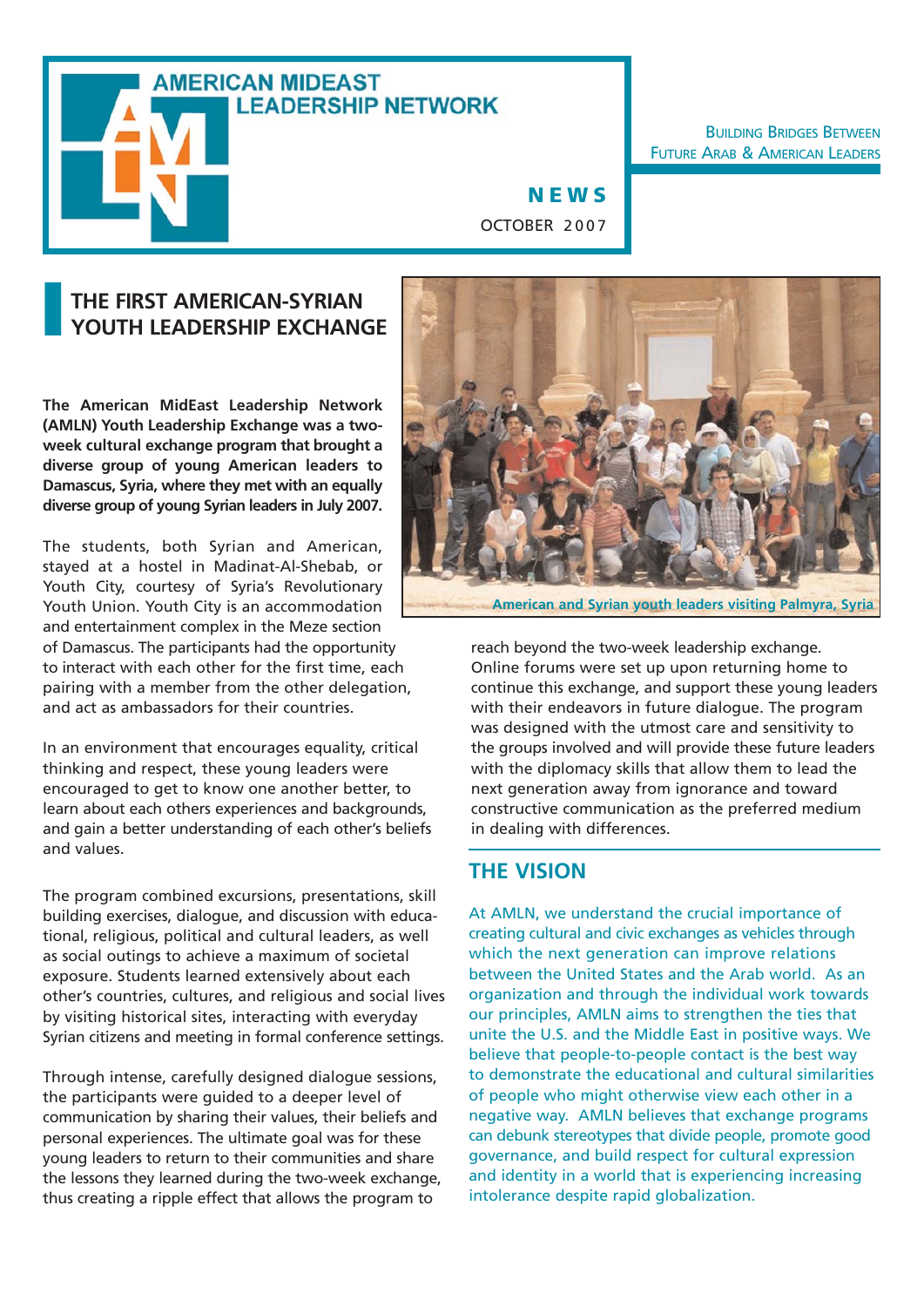# **SELECTION PROCESS**

Our program received enormous interest from American students, parents and schools. We accepted eight out of more than100 applicants for this pilot program. Selection of the American candidates was based on their academic merit, references and a personal interview. All applicants were required to write an essay describing why they wanted to be part of this unique program and what they hoped to gain from it. One academic reference was required per application, describing academic achievement and leadership qualities and skills.

### **PRE-DEPARTURE**

Before departing from New York, the American delegation met to share their views and visions about the program and their expectations of this experience. During the orientation, the participants met with Syrian- American community leaders and other individuals who have traveled and engaged in cultural programs in Syria. The speakers shared their experiences and answered many questions that the American delegation had concerning a visit to Syria. Moreover, the delegation met Dr. Bashar Ja'afari, the Syrian ambassador to the United Nations, who welcomed the delegation and shared the Syrian position on some current political issues. Dr. Ja'afari reassured the participants — most of whom had never visited Syria before — and accurately predicted that the delegation would receive a warm welcome in Damascus.



# **ARABIC CLASSES**

Another important component of the program was a series of Arabic language class sessions that aimed to give the participant linguistic structure in the midst of complete cultural immersion. The sessions were held at the Arabic Language Teaching Institute for Non-Native Speakers in the heart of Damascus, taught by a professor from Damascus University. The institute specializes in Modern-Standard Arabic instruction, which complemented the colloquial Arabic that participants were exposed to on a daily basis. Through a variety of exercises and lesson-plans, the class encompassed a wide range of ability levels, encouraging conversation, vocabulary development, group participation and writing practice. The class was small and personal, allowing individuals to feel comfortable in expressing themselves in Arabic in an environment where



**Arabic class**

everyone could learn from each other and contribute freely. The Arabic language sessions were sponsored by the Syrian Ministry of Expatriates and the Ministry of Education.

## **EXCURSIONS**

Almost every day included an excursion or tours that introduced participants to various aspects of Syrian culture, society, history and contemporary concerns.

The visits included a trip to the town of Dummar to experience a Youth Camp, a trip to the Qasuon region which overlooks all of Damascus, many trips to the "Old City" and Bab Tooma, the historic districts of Damascus, a visit to the city of Palmyra to view ancient Roman and Babylonian ruins, a visit to a traditional bathhouse in Damascus, an excursion to the city of Qunaitra in the Golan region of Syria, many trips to world-famous mosques and churches and a visit to the Aramaic city of Maloula, to mention a few.

Every Syrian region, town, building and street corner is steeped in history — history that has shaped the present in ways that can only be grasped through experience and exposure. All of these excursions allowed participants to live Syria, become active participants in the landscape of Syrian culture, past and present, and to experience a deeper understanding of where Syria was, and where it may be going.

From the visit to Palmyra, walking through ruins that are thousands of years old, to the visit to Qunaitra, which embodies the continuing antagonism between Syria and Israel, participants were literally allowed to touch the pulse of the Syrian experience.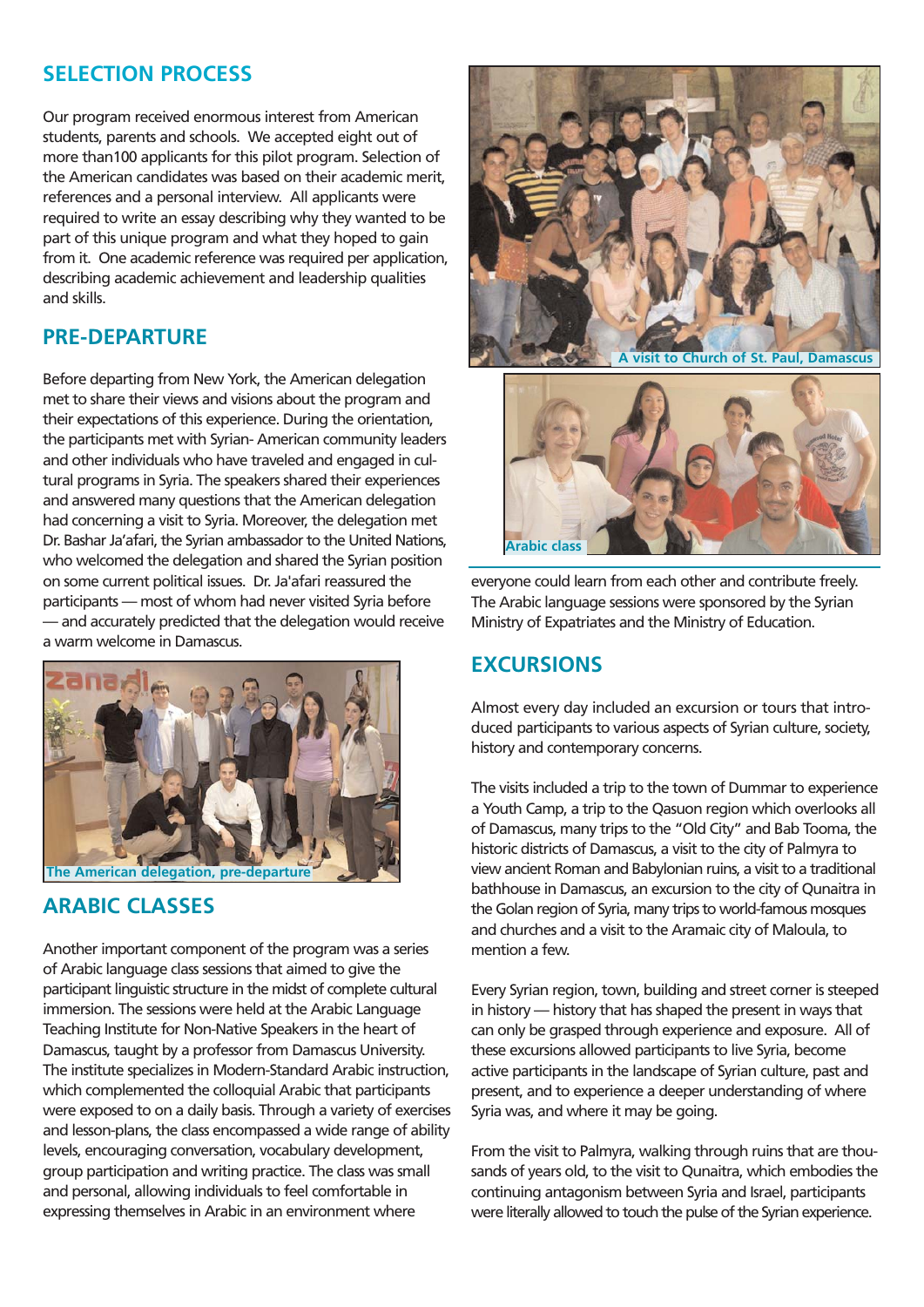# **DIALOGUE SESSIONS**

The dialogue component was the core of the exchange program. During professionally facilitated two-hour daily dialogue sessions, participants discussed an entire spectrum of issues, ranging from personal beliefs and the complexity of identity to cultural stereotypes and international power dynamics.



**The delegations met at the U.S. Embassy with the U.S. Chargé d'Affaires to Syria, Michael Corbin, who illuminated various reasons behind the limited American diplomatic relations with Syria, but expressed optimism that public education initiatives such as the AMLN program would only serve to enhance national and cultural ties in the future.** 

The workshops were led by Marieke Van Woerkom, an experienced facilitator and mediator who has led similar initiatives around the world. Ms. Van Woerkom expertly guided the sessions, beginning with personal reflection and experience sharing and gradually navigating through more contentious issues such as gender roles, politics, culture, religion, stereotyping and the media. The participants gained a range of skills that allowed them to be more effective civic diplomats — skills such as communication, negotiation, critical thinking and leadership, as well as acquiring a broader sense of cultural competency and creative problem solving skills. The dialogue sessions were complemented and bolstered by all other aspects of the program and ultimately allowed strong relationships, rooted in reality and based on honesty, to be built among the two delegations.

#### **MEETINGS**

To gain an understanding of contemporary Syrian society, the delegations met with a wide range of academic, cultural, religious and political leaders. These leaders shared their ideas about international and domestic issues and exchanged thoughts with the delegation members, encouraging discussion. One of the main themes that emerged was the long history of peaceful coexistence between religious groups in Syria, between Christian and Muslim populations. The group met the leading Islamic cleric in Syria, Grand Mufti Sheikh Badr al-Din Hassoun, who stressed the need — and possibility for — peaceful resolution to armed conflicts around the world.

A meeting and discussion with Father Elias Zehlawi, Catholic pastor of "Our Lady of Damascus Church," also displayed the religious tolerance and cooperation that his efforts and congregation represent. The pastor gave the group an account of his perspective on current issues, including the September 11th terror attacks and the U.S. response from an Arab-Christian perspective. Pastor Zehlawi leads a world-renowned interfaith choir with the Umayyad Mosque, which was recently profiled in a short documentary by Nabil Maleh, a renowned Syrian film director. After viewing the Zehlawi documentary and Maleh's 1993 feature film *The Extras*,

which garnered many international awards, Maleh sat down with the group for an intimate analysis of his large body of work.

The students also had the honor of a private meeting with Dr. Wael Mua'lla, president of Damascus University, Syria's oldest and largest institution of higher learning. Dr. Mua'lla discussed the many achievements of the university as well as opportunities for cooperation between Damascus University and other American universities and students.

To further understand political concerns between Syria and the United States, the delegations met with representatives from both countries. Syrian Minister of Expatriates, Dr. Bouthaina Sha'aban *(picture at right)* discussed Syrian efforts to maintain ties with foreign nationals and their descendants. The minister also reviewed the role of women in



the Middle East, relating to the students the long history of powerful women in Islam, herself an example.

Both groups also met with Dr. Adnan Arbash who chairs the Revolutionary Yourh Union in Syria, to discuss the program's role in influencing Syria's future generations.



**Delegation meets with Grand Mufti Sheikh Badr al-Din**